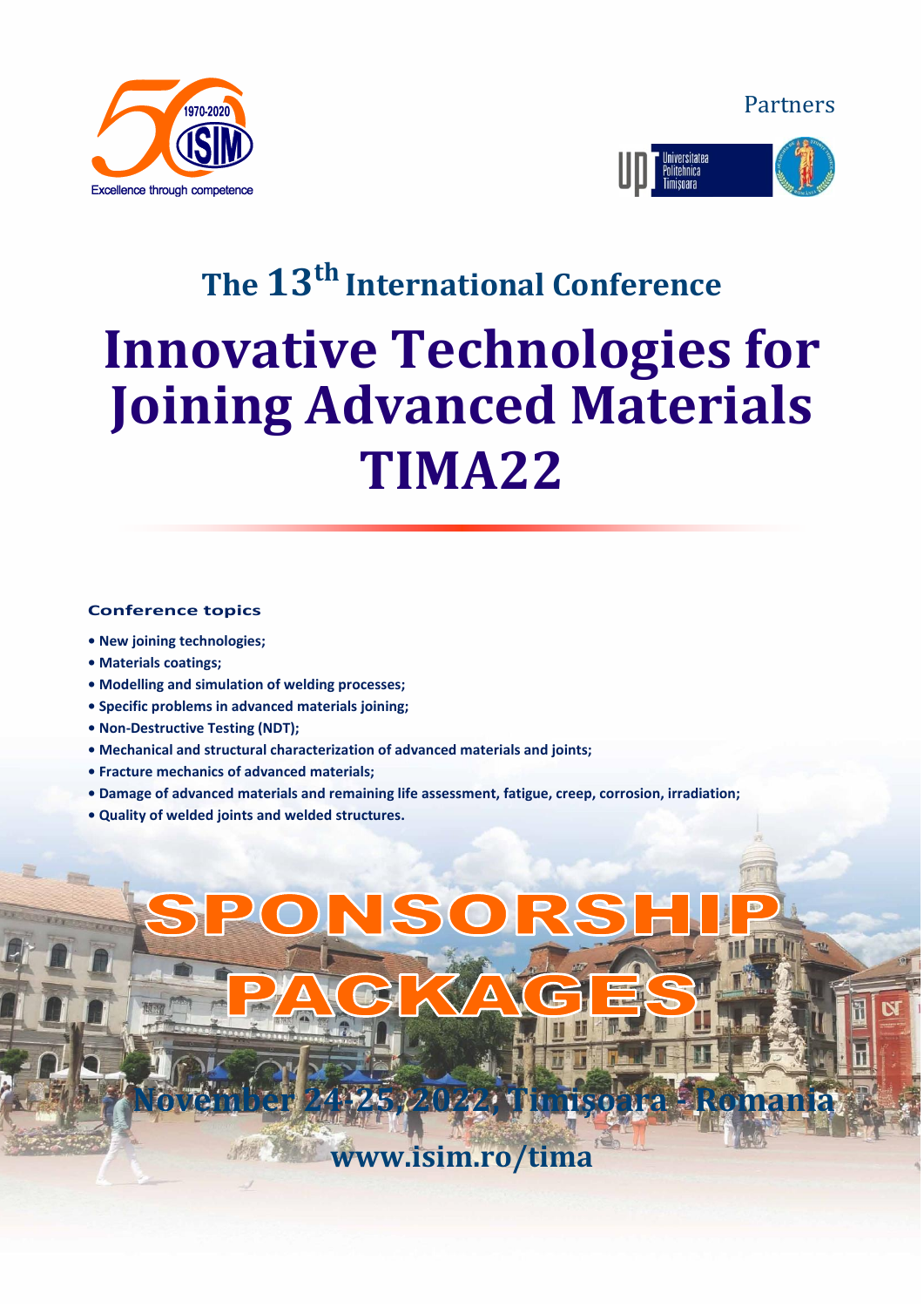### **Platinum sponsor**

- One 30 minutes presentation of your company by at the end of one of the sections, in the conference room;
- 6 m<sup>2</sup> space for presentation, onetable and 2 chairs (located in the foyer of the conference room);
- 6 invitations to the conference, including coffee breaks, lunch and dinner;
- Mentioning the company's name during the Opening Ceremony and at the end of the conference, as Platinum Sponsor;
- Mentioning the name (logo) of the company on display during the Opening Ceremony;
- 2 roll-ups in the conference room;
- Advertising in the Welding & Material Testing Journal one A4 page full colour/in 4 successive issues;
- Acknowledgement on all printed materials (except conference proceedings);
- Acknowledgement and company logo on the conference website with hyperlink to the sponsor website;
- Copy of the participants list with the contact details and e-mail addresses of the delegates;
- **E** Insertingin the conference bag: the company catalogue and other publicity materials;
- **■** Inserting the company name and the contact details in the Conference Programme;
- Free of charge participation in all joint events.

### **Gold sponsor**

- One 20 minutes presentation of your company by at the end of one of the sections, in the conference room;
- 4 m<sup>2</sup> space for presentation, onetable and one chair (located in the foyer of the conference room);
- 4 invitations to the conference, including coffee breaks, lunch and dinner;
- Mentioning the company's name during the Opening Ceremony and at the end of the conference, as Gold Sponsor;
- Mentioning the name (logo) of the company on display during the Opening Ceremony;
- 1 roll-up in the conference room;
- Advertising in the Welding & Material Testing Journal one A4 page full colour/in three successive issues;
- Acknowledgement on all printed materials (except conference proceedings);
- Acknowledgement and company logo on the conference web site with hyperlink to the sponsor website;
- Copy of the participants list with the contact details and e-mail addresses of the delegates;
- Inserting in the conference bag: maximum 15 sheets (A4 format) or 30 sheets (A5 format);
- **E** Inserting the company name and the contact details in the Conference Programme;
- Free of charge participation in all joint events.

#### **Solver sponsor**

- One 15 minutes presentation of your company by at the end of one of the sections, in the conference room;
- 3 invitations to the conference, including coffee breaks, lunch and dinner;
- Mentioning the company's name during the Opening Ceremony and at the end of the conference, as Silver Sponsor;
- Mentioning the name (logo) of the company on display during the Opening Ceremony;
- 1 roll-up in the conference room;
- Advertising in the Welding & Material Testing Journal one A4 page full colour/in two successive issues;
- Acknowledgement on all printed materials (except conference proceedings);
- Acknowledgement and company logo on the conference web site with hyperlink to the sponsor website;
- $\blacksquare$  Copy of the participants list with the contact detail and e-mail addresses of the delegates;

**Note:** The sponsorship packages are negotiable and are considering your marketing goals.If the conference is held online, some provisions may be re-discussed. For more details please contact us **[tima@isim.ro](mailto:tima@isim.ro?subject=tima%2018_sponsor)** or visit the conference website: **[www.isim.ro/tima.](file:///F:/tima19/sponsori/www.isim.ro/tima)**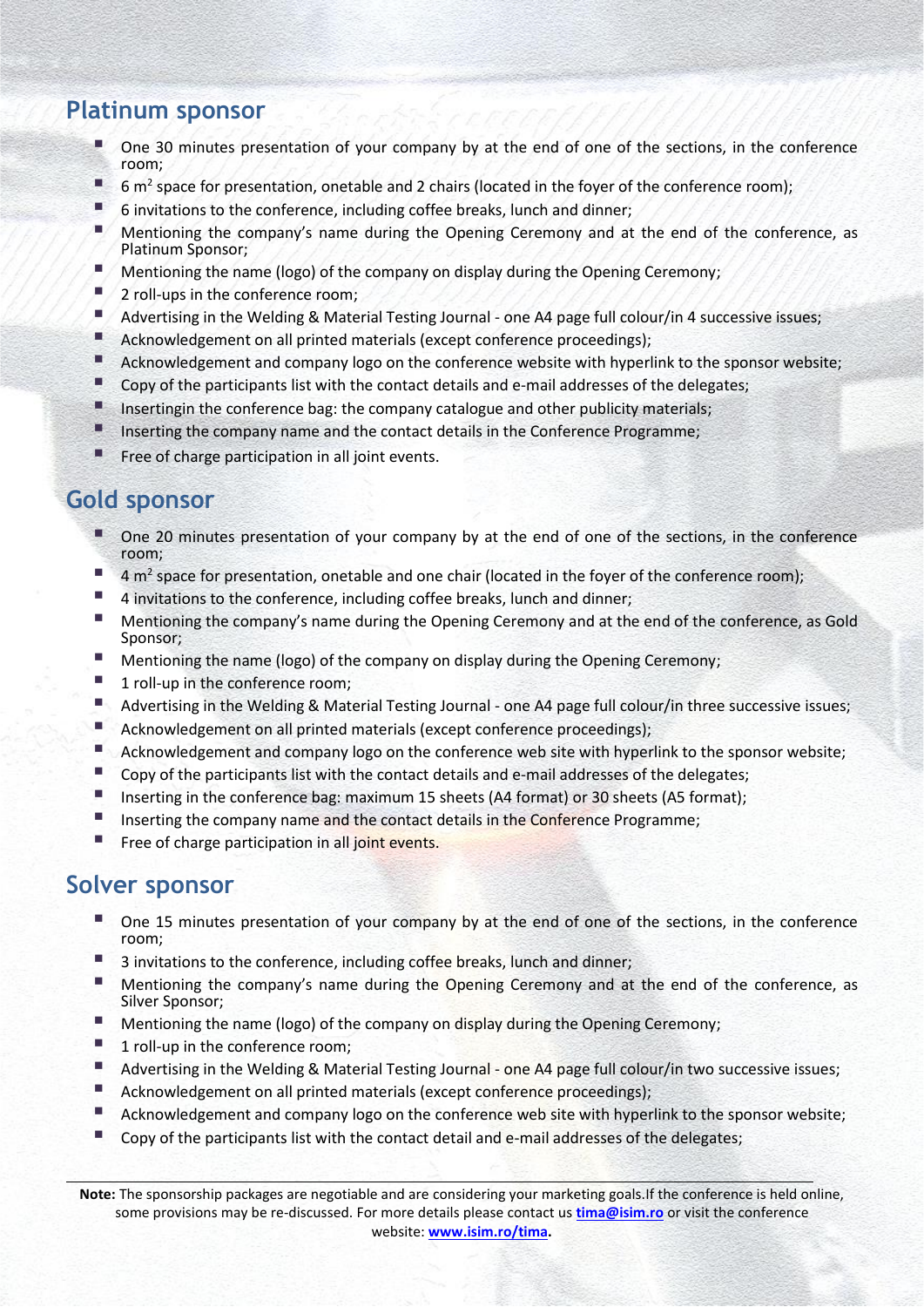- Inserting in the conference bag: maximum 10 sheets (A4 format) ore 20 sheets (A5 format);<br>■ Inserting the company name and the contact details in the Conference Programme:
- Inserting the company name and the contact details in the Conference Programme;
- **■** Free of charge participation in all joint events.

#### **Bronze sponsor**

- One 10 minutes presentation of your company by at the end of one of the sections, in the conference room;
- 2 invitations to the conference, including coffee breaks and Dinner;
- **■** Mentioning the company's name during the Opening Ceremony and at the end of the conference, as Bronze Sponsor;
- Mentioning the name (logo) of the company on display during the Opening Ceremony;
- 1 roll-up in the coffee break area;
- Advertising in the Welding & Material Testing Journal one A4 page full colour/in one issue;
- Acknowledgement on all printed materials (except conference proceedings);
- Acknowledgement and company logo on the conference web site with hyperlink to the sponsor website;
- Copy of the participants list with the contact details and e-mail addresses of the delegates;
- Inserting in the conference bag: 1 leaflet;
- **■** Inserting the company name and the contact details in the Conference Programme;
- **Free of charge participation in all joint events.**

#### **Steel sponsor**

- 1 invitation to the conference, including coffee breaks, lunch and dinner;
- Mentioning the company's name during the Opening Ceremony and at the end of the conference, as Steel Sponsor;
- **E** Mentioning the name (logo) of the company on display during the Opening Ceremony;<br>**E.** Advertising in the Welding & Material Testing Journal one A5 page full colour/in one is
- Advertising in the Welding & Material Testing Journal one A5 page full colour/in one issue;
- Acknowledgement on all printed materials (except conference proceedings);<br>■ Acknowledgement and company logo on the conference web site with hyper
- Acknowledgement and company logo on the conference web site with hyperlink to the sponsor website;
- Inserting the company name and the contact details in the Conference Programme;
- Free of charge participation in all joint events.

#### **Conference Secretariat**



National R&D Institute for Welding and Material Testing -ISIM Timişoara

30 Mihai Viteazu Bv. 300222 Timişoara ROMANIA

Tel.: +40 256 491831 Fax: +40 256 492797 E-mail: tima@isim.ro

**Note:** The sponsorship packages are negotiable and are considering your marketing goals.If the conference is held online, some provisions may be re-discussed. For more details please contact us **[tima@isim.ro](mailto:tima@isim.ro?subject=tima%2018_sponsor)** or visit the conference website: **[www.isim.ro/tima.](file:///F:/tima19/sponsori/www.isim.ro/tima)**